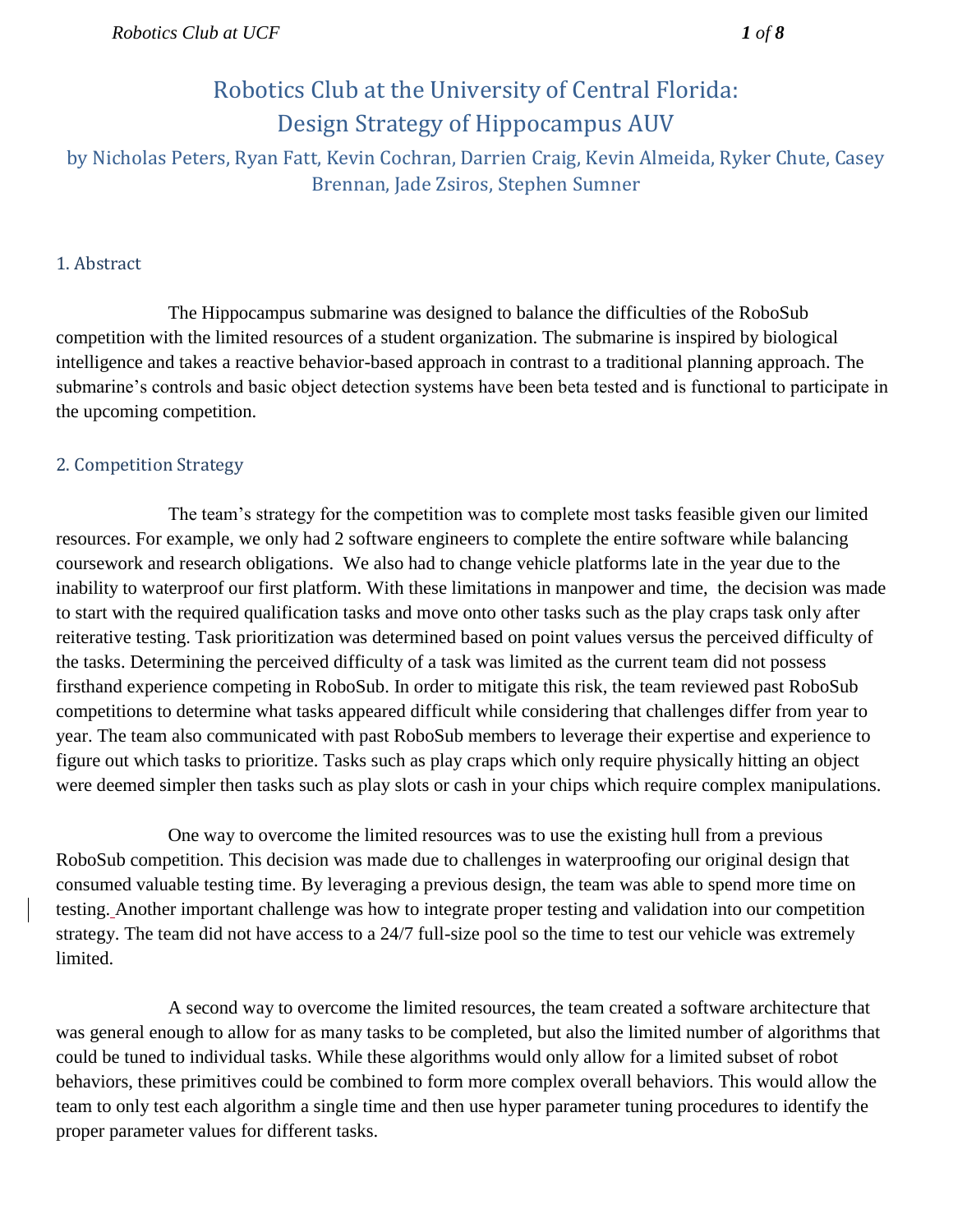#### *Robotics Club at UCF 2 of 8*

#### 3. Design Strategy

As previously mentioned, the architecture for hippocampus was designed to adapt to additional tasks with minimal extra effort. The inspiration for the architecture comes from the ability of humans and other animals to perform a variety of different tasks with a unified body plan and architecture. Specifically, the team was inspired by the embodied view of intelligence and the work of roboticists (such as Rodney Brooks on behavior-based architectures). This view maintains that the intelligence of humans and animals are not just abstract symbolic representations and manipulation; but is grounded in sensory system data. Behavior-based architectures traditionally eschew complex planning in favor of a collection of simple behaviors which combine to form complex behaviors.

In order to implement this concept, the team based the system around visual servoing. Visual servoing algorithms allow a robot to move directly in response to some visual cue. Contrary to modern computer vision systems, the team proposed to use a predominantly simple algorithms to fit the overall design. Specifically, the team focused on using visual saliency and color thresholding. Visual saliency is believed to play an important role in how humans segment a scene. Color thresholding was used to increase the likelihood that the detected object was the actual object (or target) that the robot needs for a given task. This was chosen due to its relative simplicity and the realization that the competition tasks had distinct colors. Further processing focused on shape detection to guarantee that the correct object was recognized. The output from the vision system was used by the servoing system to drive a small collection of simple behaviors dictating how the robot would move in response to feedback. These behaviors include actions such as aligning with an object or orbiting around it. While simple on their own these behaviors were able to be combined to form more complex behaviors needed for the tasks such as going through the start gate or playing craps. The transitions between behaviors were combined using a hierarchical state machine.

#### 4. Experimental Results

Due to most of our algorithms being custom-made the need for testing was important to ensure each individual algorithm worked. The team set metrics that would need to be passed by each component before moving on to subsequent components. These metrics were determined predominantly by acceptable error rates achieved during testing.

An important component of this process was visualizing algorithm success in an easily interpretable method. The first component tested for the submarine was the thruster controls. This was chosen since no tasks can move forward if the submarine is unable to move properly. A 2D heat map showing the errors for different thruster values vs what was requested can be seen in Figure 1. As can be seen the error gets bigger as the thrusters approach their limit and the thruster manager tries to fulfill the values without passing the set limits. The plot shows the error magnitude with a range of surge and yaw combinations.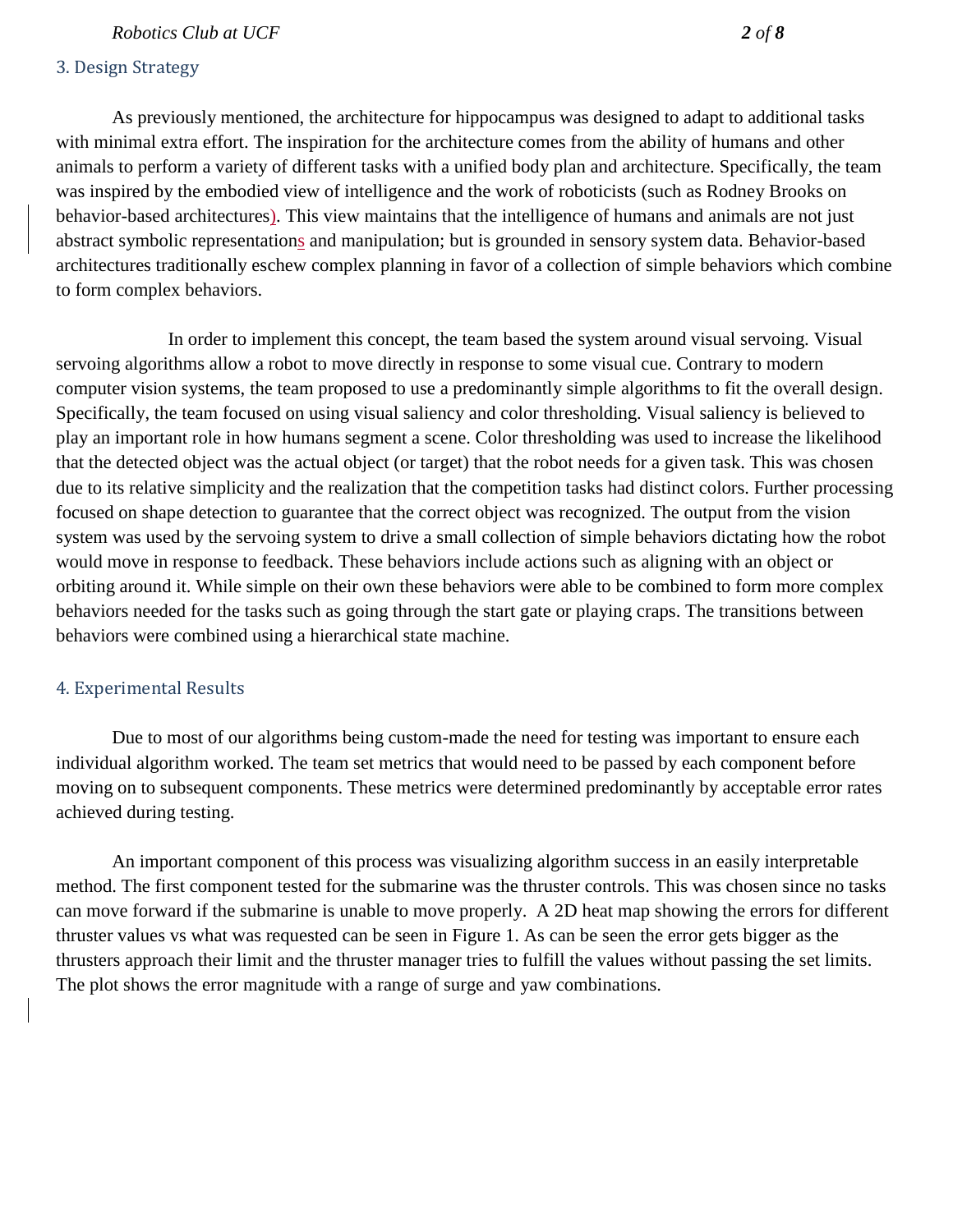

*Figure 1: Heat map for thruster command errors. Errors range from dark blue for low error to yellow for high error.*

The second component tested was object detection for the vision system. Figure 2 shows object detection detecting the pole in a crowded scene.



*Figure 2: Object detection detecting a pole in the scene using color thresholding visual saliency.*

Following iterative testing, the team believes that the submarine will be functional and ready for the upcoming competition. In-water testing for reliability is also important, and the team attempts to have the sub in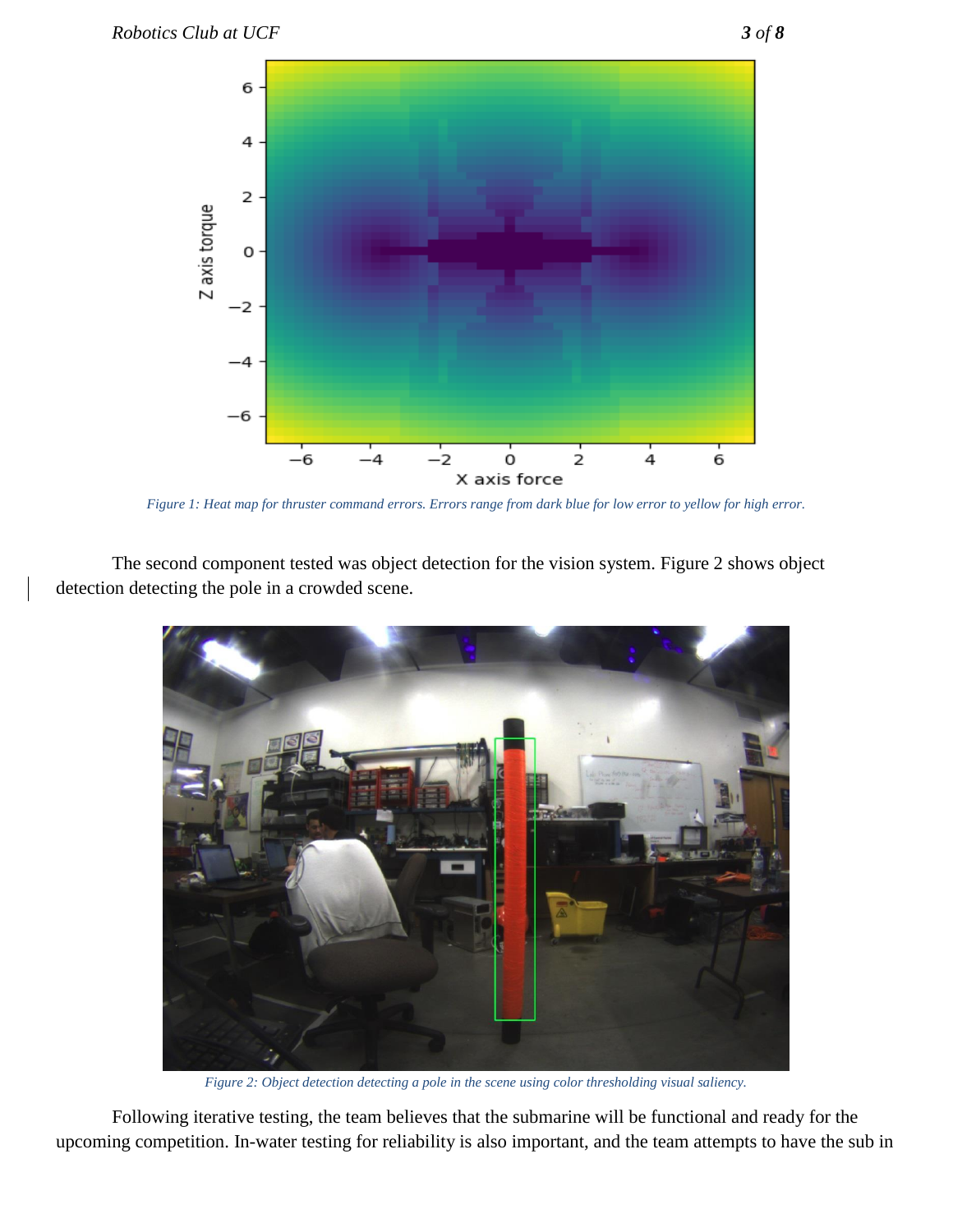#### *Robotics Club at UCF 4 of 8*

the water at least once a week, weather permitting. This testing revealed issues with the propulsion system sometimes not initializing when in the water and the thrusters not having enough low end control to avoid oscillation when in depth or orientation hold modes, which may require updated speed controllers or algorithm adjustments to reduce or compensate for the deadband. In water testing has also allowed us to validate the use of a color correcting filter on the cameras to compensate for the shift in white balance underwater. Water testing has verified that the torpedoes glide straight far enough to keep the targets in the forward cameras' field of view, pending bore sighting of the launchers.

#### 5. Acknowledgements

The Robotics Club at UCF would like to give special thanks

to Dr. Shumaker, Dr. Maraj, and all the faculty at the Institute of Simulation and Training at UCF for continued generous support and patience for over a decade, and for their advice and guidance when needed most. To Sparton NavEx for continued support and guidance with everything IMU. To SKB for the best cases we have ever had.

#### 6.References

- [1] R. Brooks, "Behavior-based humanoid robotics," in *Proceedings of IEEE/RSJ International Conference on Intelligent Robots and Systems.*, Osaka, Japan, 1996.
- [2] F. Chaumette and S. Hutchinson, "Visual Servoing and Visual Tracking," in *Handbook of Robotics*, Berlin, Springer, 2008, pp. 563-583.
- [3] R. A. Brooks, "Intelligence Without Representation," *Artificial Intelligence,* vol. 47, no. 1-3, pp. 139-159, 1991.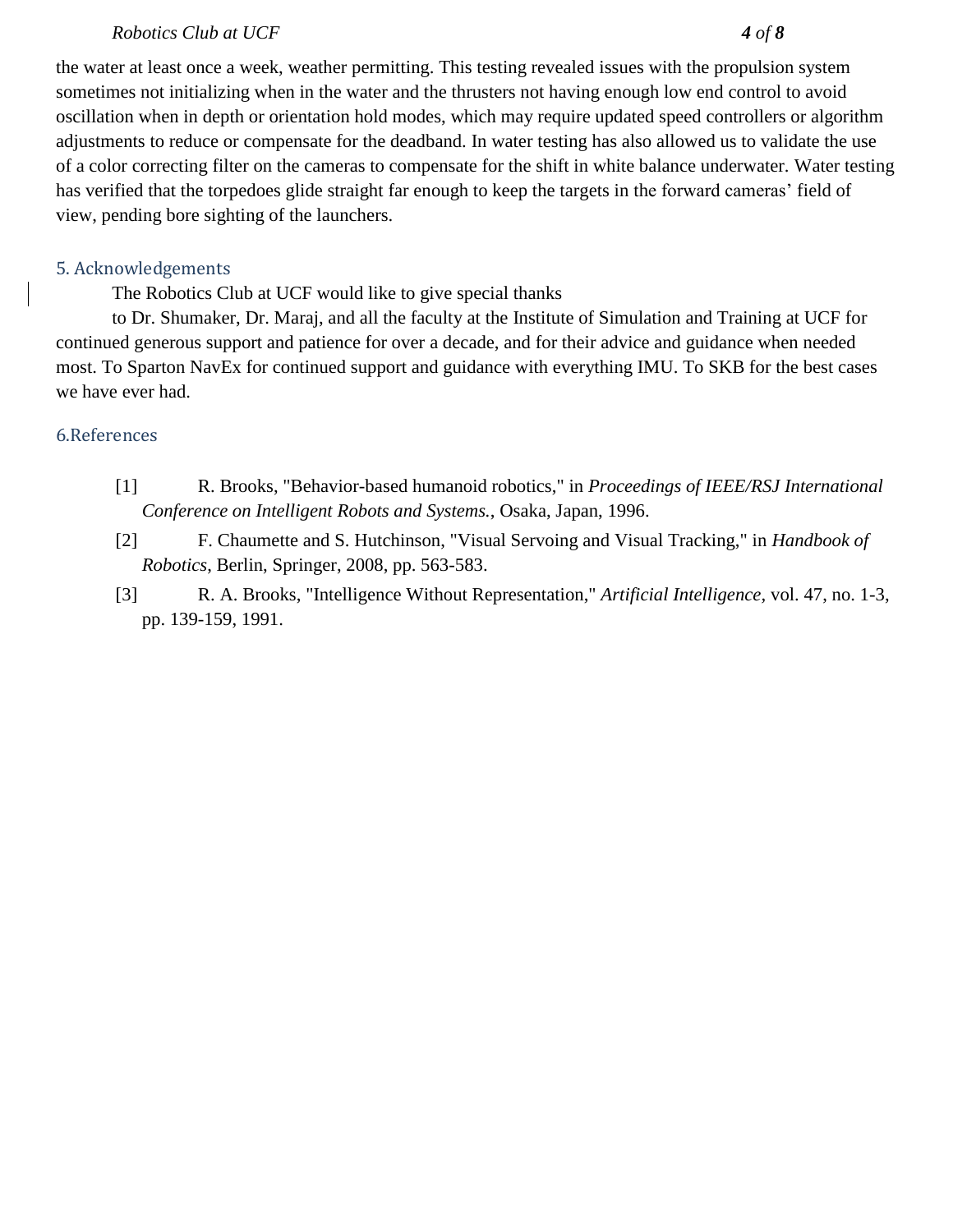## Appendix A: Component Specifications

| Component                              | Vendor              | Model/Type               | <b>Important Specs</b>            | Cost if new |
|----------------------------------------|---------------------|--------------------------|-----------------------------------|-------------|
| Buoyancy control                       | Home Depot          | <b>Static ballast</b>    | Variable number of 2ft rebar rods | \$20        |
|                                        |                     | made of rebar            |                                   |             |
| Frame                                  |                     | Waterjet                 |                                   |             |
|                                        |                     | aluminum plates          |                                   |             |
|                                        |                     | and 80/20                |                                   |             |
| Waterproof                             | ePlastics           | Cast acrylic tube        |                                   |             |
| housing                                |                     |                          |                                   |             |
| Waterproof                             | Subconn             | Micro circular           | 4 pin: 10A per contact            |             |
| connectors                             |                     | connectors               | 6-8 pin: 5A per contact           |             |
|                                        |                     |                          | Wet mateable                      |             |
|                                        |                     |                          | 300bar pressure rating            |             |
| <b>Thrusters</b>                       | <b>BlueRobotics</b> | <b>T200</b>              | 5.1 kgf max thrust at 16V         | \$170x8     |
|                                        |                     |                          | <b>Brushless outrunner motor</b>  |             |
|                                        |                     |                          | 3 bladed prop with nozzle/shroud  |             |
| <b>Motor Control</b>                   | <b>BlueRobotics</b> | <b>BasicESC R1</b>       | 30A, 17V max                      | \$25x8      |
|                                        |                     |                          | I2C support with modified         |             |
|                                        |                     |                          | firmware                          |             |
| <b>Battery</b>                         | BatterySpace        | Polymer Li-ion           | 3.7V, 12.6AH, 2C cells            | \$30x8      |
|                                        |                     | cell PL-8570170-         | 2 packs of 4 series cells         |             |
|                                        |                     | 2C                       |                                   |             |
| <b>Battery Protection BatterySpace</b> |                     | PCM-SM10-                | 14.8V, 30A                        | \$50x2      |
| Module                                 |                     | 14.8V                    | Over/under voltage, over current, |             |
|                                        |                     |                          | over temperature protection       |             |
|                                        |                     |                          | Continuous balancing              |             |
| CPU/Motherboard NVIDIA                 |                     | Jetson TX2 dev           | 256 CUDA core Pascal GPU          | \$300 (Edu  |
|                                        |                     | kit                      | 2 NVIDIA Denver + 4 ARM A57       | discount)   |
|                                        |                     |                          | <b>CPU</b> cores                  |             |
|                                        |                     |                          | 8GB DDR4 RAM                      |             |
|                                        |                     |                          | 32GB eMMC                         |             |
|                                        |                     |                          | GigE, USB3, I2C, UART,            |             |
|                                        |                     |                          | SPI, GPIO                         |             |
| <b>Comm Network</b>                    | $Subconn + missc$   | <b>Circular Ethernet</b> | 1 Gbps support to ground station  |             |
|                                        |                     | with power               |                                   |             |
| <b>IMU/AHRS</b>                        | Sparton             | <b>AHRS-8 Starter</b>    | $+4G$ or $+8G$                    |             |
|                                        |                     | kit                      | 1 degree orientation accuracy     |             |
| <b>Forward Cameras</b>                 | Point Grey          | <b>Blackfly BFLY-</b>    | 1288 x 964                        | \$345x2     |
|                                        |                     | U3-13S2C-CS              | 30FPS                             |             |
|                                        |                     |                          | USB <sub>3</sub>                  |             |
| <b>Vertical Cameras</b>                | Logitech            | C920                     | 1080p USB2                        | \$80x2      |
| Hydrophones                            | Teledyne            |                          |                                   |             |
| Hydrophone DSP                         | Diligent            | Zybo                     | Zynq-7000 FPGA+ARM processor      | \$200       |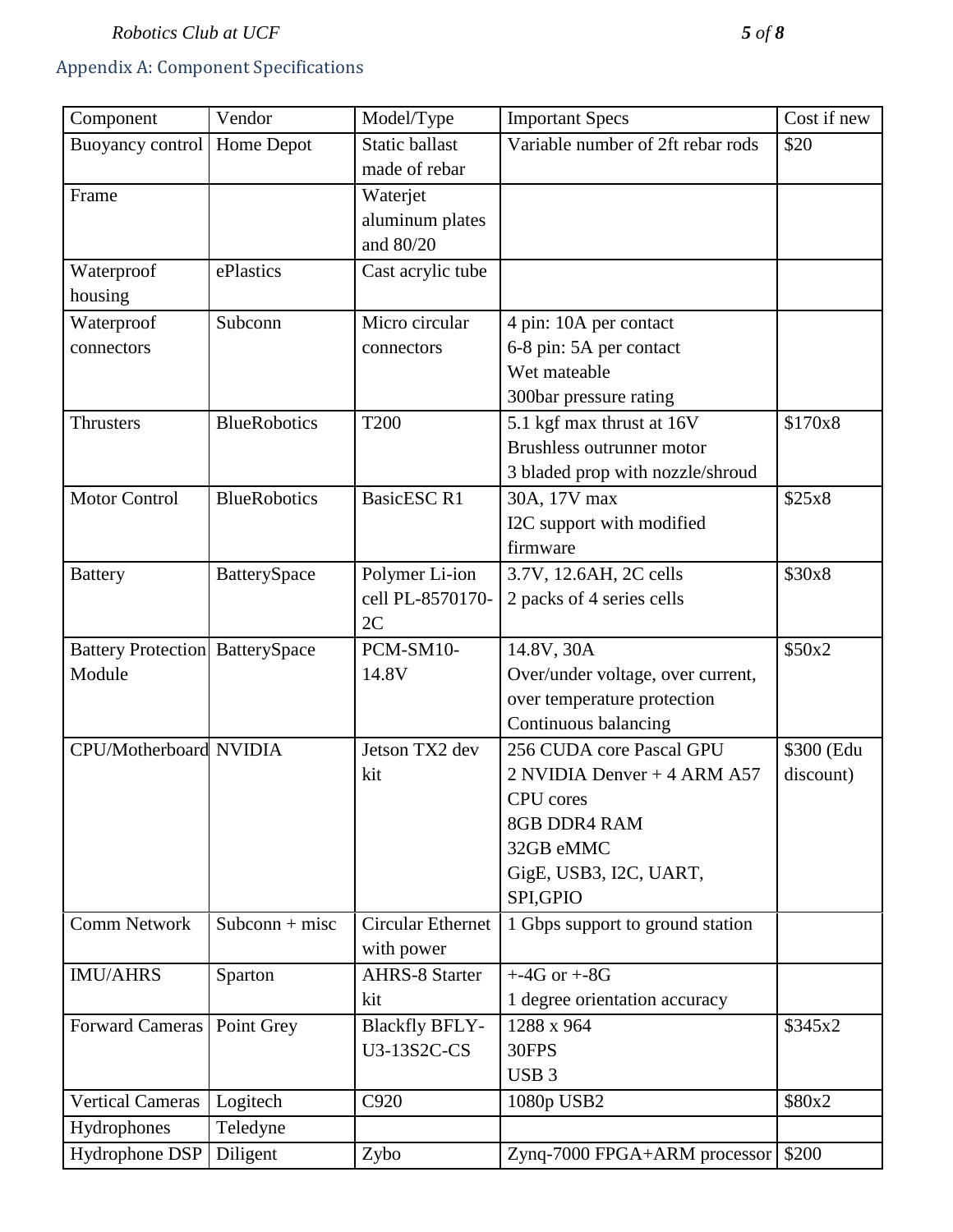*Robotics Club at UCF 6 of 8*

| Power                  | $OSHPark +$ | Custom design  | 2 battery inputs, 1 shore power    | \$55   |
|------------------------|-------------|----------------|------------------------------------|--------|
| Management             | Digikey     |                | input, 8 motor outputs, 2 logic    |        |
| Board                  |             |                | outputs                            |        |
|                        |             |                | Automatic changeover to shore      |        |
|                        |             |                | power                              |        |
|                        |             |                | Relays for main and motor power    |        |
|                        |             |                | to provide estop without disabling |        |
|                        |             |                | computers                          |        |
| <b>Jetson Breakout</b> | $OSHPark +$ | Custom design  | JST-GH connectors for I2C,         | \$35   |
| Board                  | Digikey     |                | UART, SPI, power                   |        |
|                        |             |                | 3 I2C zones with automatic         |        |
|                        |             |                | disconnect of stuck busses         |        |
|                        |             |                | Internal Temperature/ Humidity     |        |
|                        |             |                | sensor                             |        |
| <b>Battery Fuel</b>    | $OSHPark +$ | Custom design, | Measures charge, current, voltage, | \$10x2 |
| Gauge                  | Digikey     | LTC4303 based  | and temperature                    |        |
|                        |             |                | I2C connection                     |        |
| Programming            |             | Python, $C++$  |                                    |        |
| Languages              |             |                |                                    |        |
| Software libraries     |             | ROS,           |                                    |        |
|                        |             | scipy/numpy,   |                                    |        |
|                        |             | opency         |                                    |        |
| Total                  |             |                |                                    | \$3410 |

| Team Size   | 1 ( ) |
|-------------|-------|
| HW/SW ratio |       |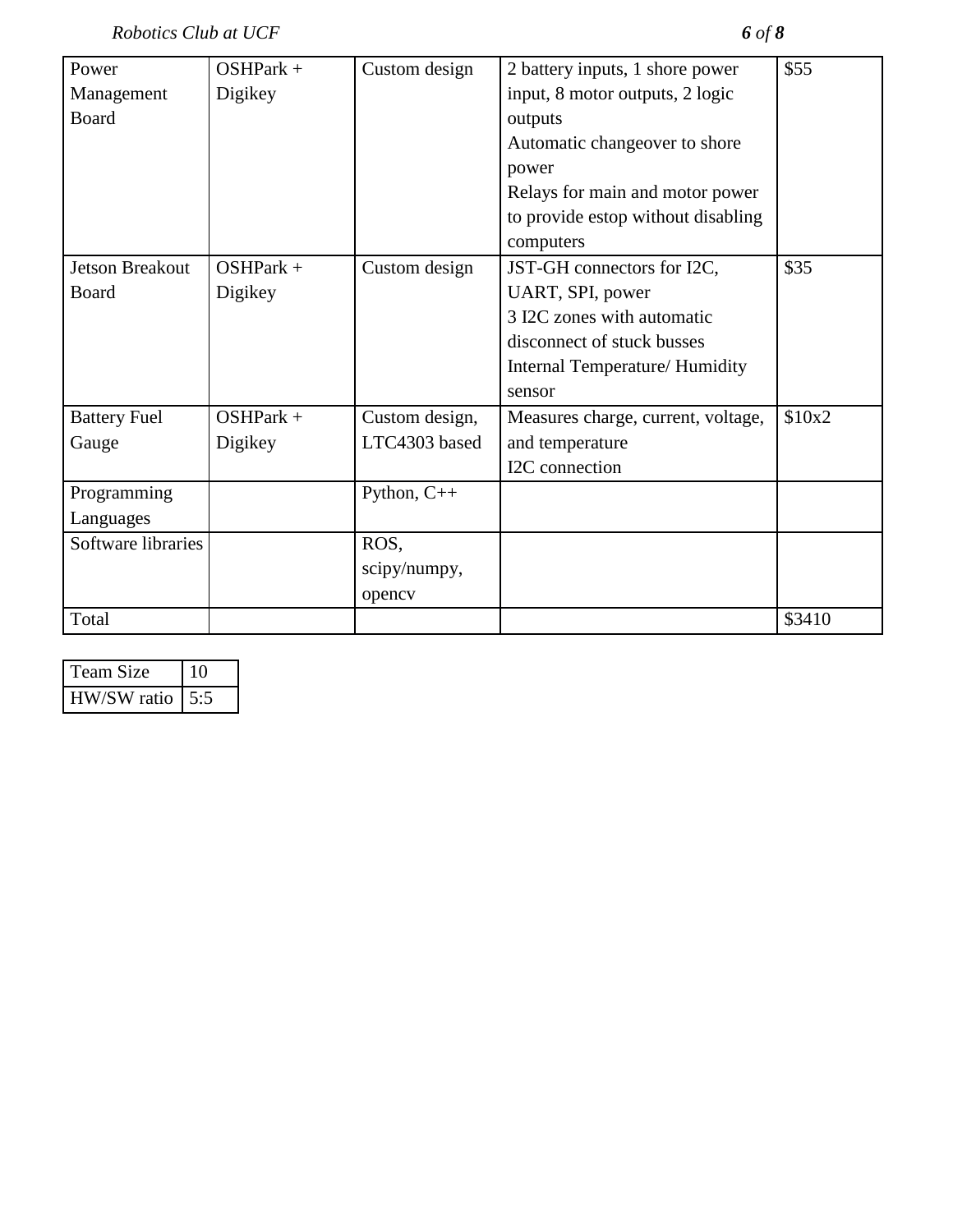*Robotics Club at UCF 7 of 8*

#### Appendix B: Outreach

As the Robotics Club at UCF is not limited to only the RoboSub team, we have numerous opportunities for community outreach. Every semester, with our sponsor the Institute of Simulation and Training, we conduct demonstrations with our robots and simulations to local youth STEM-related groups in an event called STEM day held at UCF.



Also this year, we demonstrated our robots to three groups of Boys and Girls Club students in a program designed to inspire teens to pursue college degrees.